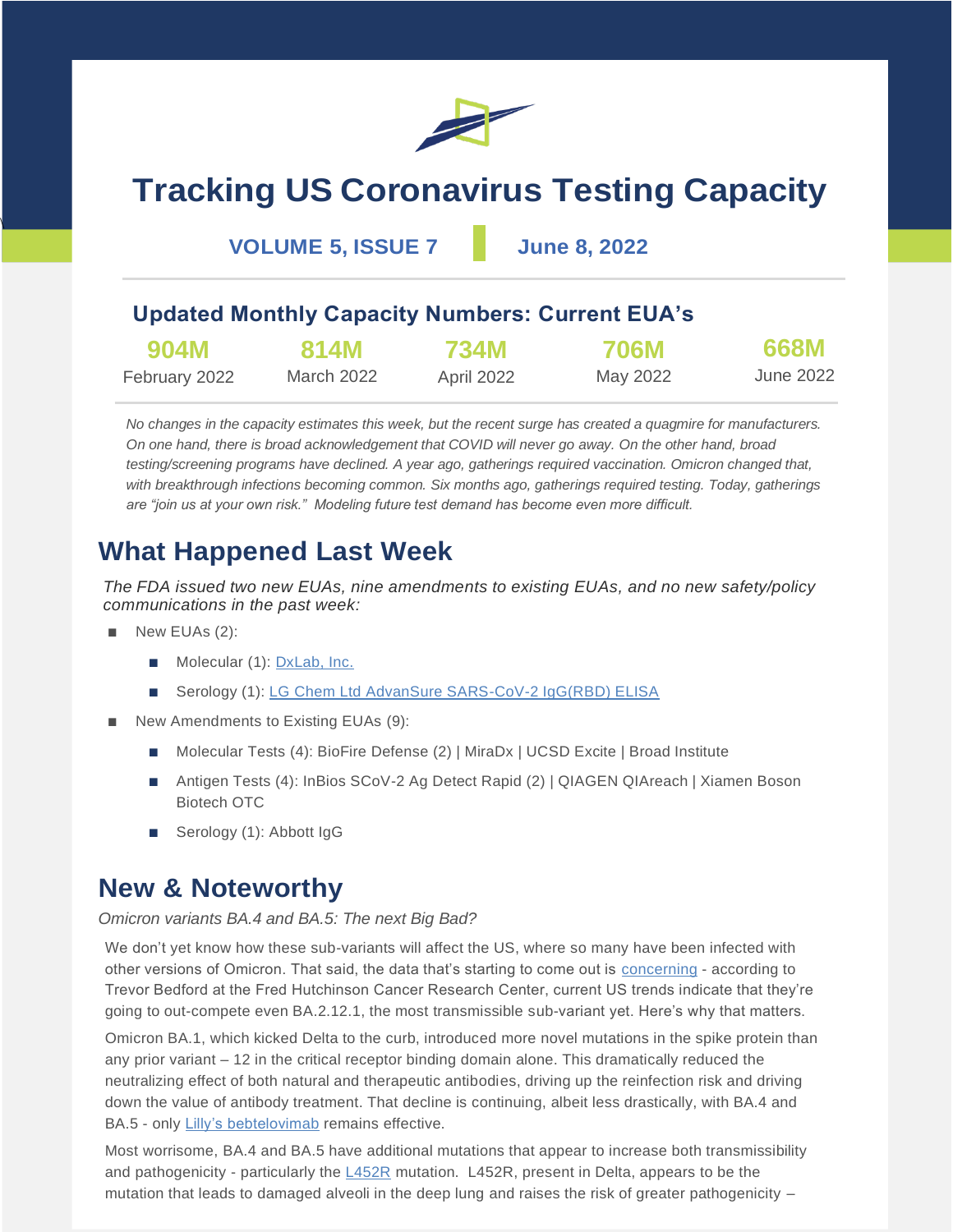especially among immunocompromised and older individuals. The only good news here is that both PCR and antigen tests should still function effectively. (See next article.)

### *The tests and their tricks still work, even with Omicron*

The evolution of the SARS-CoV-2 virus hasn't done us a lot of favors along the way, but a couple of small ones have persisted through Omicron.

The first involves the spike protein H69/V70 deletion that causes S Gene Target Failure (SGTF). With each new dominant variant, this deletion has appeared, disappeared, and appeared again. When present, it allows quick and dirty variant detection through PCR without full sequencing. Alpha had SGTF, but Delta did not. Omicron BA.1 had it, but BA.2 and BA.2.12.1 do not. Now BA.4 and BA.5 have it again, allowing their presence to be monitored in an inexpensive way.

The second: None of the Omicron sub-variants have significant mutations in the N gene's key epitopes, so antigen tests remain viable. Commentary: While we know this in practice, it would be useful if manufacturers would publish data confirming it.

#### *If masks work, then why didn't mandates?*

A recent NY Times [article](https://www.nytimes.com/2022/05/31/briefing/masks-mandates-us-covid.html) caught our eye - contrasting the data on whether masking helps decrease COVID transmission (it clearly does) with the data on whether mask mandates helped decrease COVID rates during the Omicron wave (it's not at all clear that they did).

Wait, what? Yup - counterintuitive, but in the US, at least, that appears to have been the case during the Omicron wave. Why? The author suggests a reason that makes COVID sense: With a variant as transmissible as Omicron, all you need is a few folks without masks to spread infection. Commentary: Our view continues to be that on the national level, the decision has been made to prioritize individual choice over public health. If you are concerned about COVID - wear a mask. It won't protect you perfectly, but it will help. Don't rely on others.

### **Food for Thought**

### *Lessons Learned: Testing Edition #12 Sometimes we need more testing fast.*

In the earliest days of the pandemic, the nation needed a vast increase in testing capacity, and we needed it yesterday. In hopes of being able to do a better job of ramping up capacity the next time around, the CDC recently signed a [memorandum of understanding](https://www.fda.gov/about-fda/domestic-mous/mou-225-22-020) with an alphabet soup of lab-industry organizations. The upshot - when a public health emergency hits, the government can't go it alone. It takes a public-private partnership to provide the necessary testing capacity quickly enough to make a difference. (See next article.)

### *Do we need more testing fast for monkeypox?*

While monkeypox ain't no COVID-19, it's still a big outbreak. And [not enough testing](https://www.statnews.com/2022/06/07/testing-bottleneck-for-monkeypox-jeopardizes-containment-experts-warn/) is happening in order for the US to track and contain it, according to clinicians and researchers interviewed by STAT News. Commentary: While monkeypox doesn't necessarily require the same kind of full court press that COVID did, now would still seem to be the time for the CDC to take at least a bit of its own advice. (See previous article if you haven't already.)

### *Wait a minute… "Cases understated by 31 fold"… can this be true?*

We all know that case counts for Omicron are understatements, due to lack of reporting of home tests - the only question is how much of an understatement they are. Readers of last week's Newsletter read our discussion of the array of estimates for this number, which highlighted a [WSJ](https://www.wsj.com/articles/why-covid-pandemics-daily-case-count-comes-up-short-in-the-u-s-11653643802?mod=Searchresults_pos2&page=1) article (their guess is ~10x). In that article, we also name-checked a City University of New York (CUNY) study claiming that cases are actually undercounted by 31x, at least for New York City.

Commentary: We have now analyzed the CUNY [preprint](https://www.medrxiv.org/content/10.1101/2022.05.25.22275603v1.article-info) and are not convinced. Their conclusion was based on an automated voice-response and/or text survey of a representative sample of 1,030 people, carried out by a commercial survey [company](https://consensus-strategies.com/?gclid=CjwKCAjw7vuUBhBUEiwAEdu2pJrlezQheu_aUPbSQ1JqiKjHm1jqL9-A68VqvrvsvsrYImRLC8xDoxoCcKkQAvD_BwE) over the course of two days in early May 2022. According to the paper, 22% *of respondents* reported a positive result in the prior two weeks.